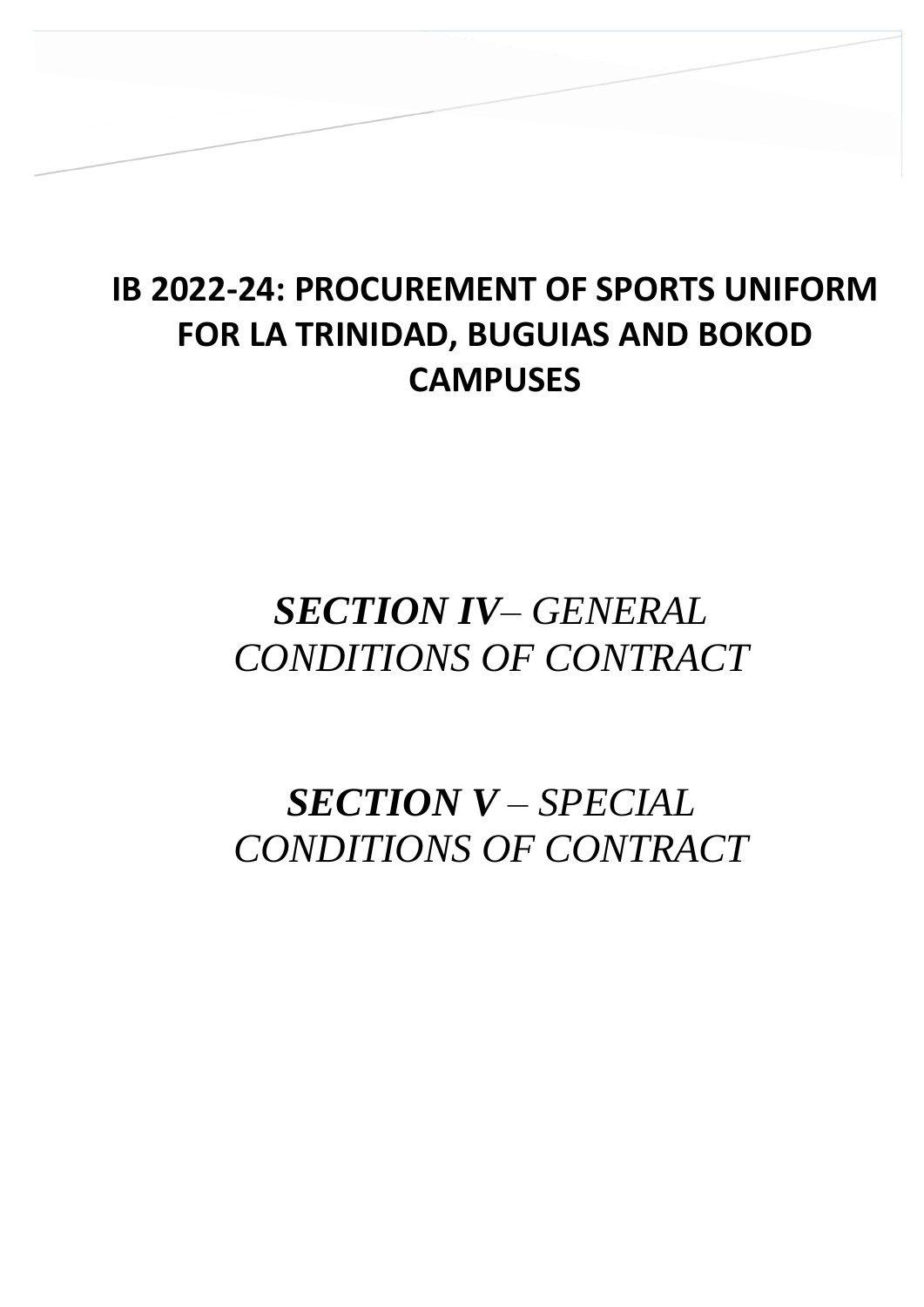#### **1. Scope of Contract**

This Contract shall include all such items, although not specifically mentioned, that can be reasonably inferred as being required for its completion as if such items were expressly mentioned herein. All the provisions of RA No. 9184 and its 2016 revised IRR, including the Generic Procurement Manual, and associated issuances, constitute the primary source for the terms and conditions of the Contract, and thus, applicable in contract implementation. Herein clauses shall serve as the secondary source for the terms and conditions of the Contract.

This is without prejudice to Sections 74.1 and 74.2 of the 2016 revised IRR of RA No. 9184 allowing the GPPB to amend the IRR, which shall be applied to all procurement activities, the advertisement, posting, or invitation of which were issued after the effectivity of the said amendment.

Additional requirements for the completion of this Contract shall be provided in the Special Conditions of Contract (SCC).

#### **2. Advance Payment and Terms of Payment**

- 2.1. Advance payment of the contract amount is provided under Annex "D" of the revised 2016 IRR of RA No. 9184.
- 2.2. The Procuring Entity is allowed to determine the terms of payment on the partial or staggered delivery of the Goods procured, provided such partial payment shall correspond to the value of the goods delivered and accepted in accordance with prevailing accounting and auditing rules and regulations. The terms of payment are indicated in the SCC.

#### **3. Performance Security**

Within ten (10) calendar days from receipt of the Notice of Award by the Bidder from the Procuring Entity but in no case later than prior to the signing of the Contract by both parties, the successful Bidder shall furnish the performance security in any of the forms prescribed in Section 39 of the 2016 revised IRR of RA No. 9184.{[Include if Framework Agreement will be used:] In the case of Framework Agreement, the Bidder may opt to furnish the performance security or a Performance Securing Declaration as defined under the Guidelines on the Use of Framework Agreement.}

#### **4. Inspection and Tests**

The Procuring Entity or its representative shall have the right to inspect and/or to test the Goods to confirm their conformity to

#### **Delivery and Documents –**

For purposes of the Contract, "EXW," "FOB," "FCA," "CIF," "CIP," "DDP" and other trade terms used to describe the obligations of the parties shall have the meanings assigned to them by the current edition of INCOTERMS published by the International Chamber of Commerce, Paris. The Delivery terms of this Contract shall be as follows:

*[For Goods supplied from abroad, state:]* "The delivery terms applicable to the Contract are DDP delivered to Benguet State University, Km 5, La Trinidad, Benguet. In accordance with INCOTERMS."

*[For Goods supplied from within the Philippines, state:*] "The delivery terms applicable to this Contract are delivered to Benguet State University, Km. 5, La Trinidad, Benguet*.* Risk and title will pass from the Supplier to the Procuring Entity upon receipt and final acceptance of the Goods at their final destination."

Delivery of the Goods shall be made by the Supplier in accordance with the terms specified in Section VI (Schedule of Requirements).

For purposes of this Clause the Procuring Entity's Representative at the Project Site are:

#### **Incidental Services**

The Supplier is required to provide all of the following services, including additional services, if any, specified in Section VI. Schedule of Requirements:

- a. performance or supervision of on-site assembly and/or start-up of the supplied Goods;
- b. furnishing of tools required for assembly and/or maintenance of the supplied Goods;
- c. furnishing of a detailed operations and maintenance manual for each appropriate unit of the supplied Goods;
- d. performance or supervision or maintenance and/or repair of the supplied Goods, for a period of time agreed by the parties, provided that this service shall not relieve the Supplier of any warranty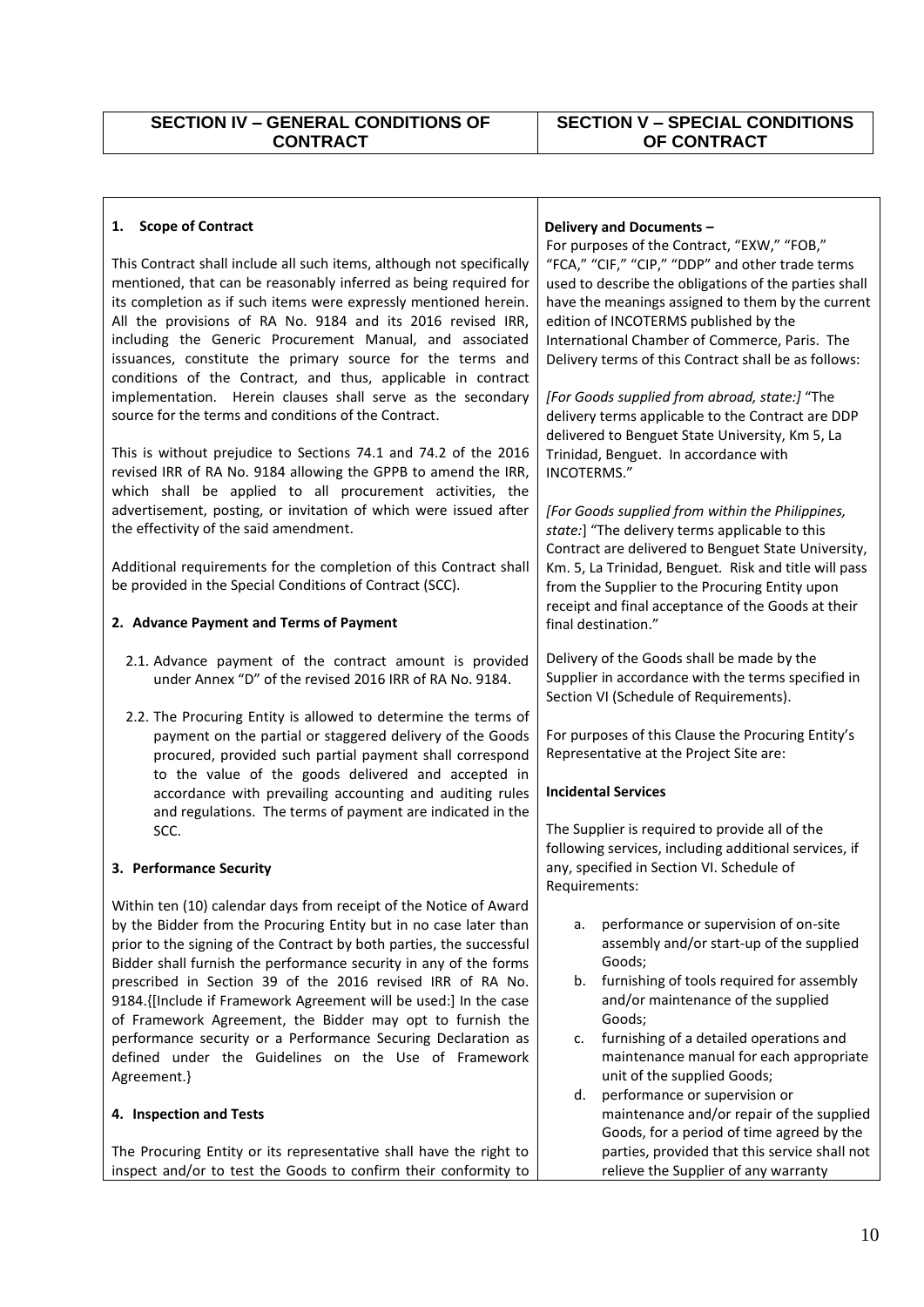| <b>SECTION IV - GENERAL CONDITIONS OF</b>                                                                                                                                                                                                                                                                                                                                                                                                                                                                                                                       | <b>SECTION V - SPECIAL CONDITIONS</b>                                                                                                                                                                                                                                                   |
|-----------------------------------------------------------------------------------------------------------------------------------------------------------------------------------------------------------------------------------------------------------------------------------------------------------------------------------------------------------------------------------------------------------------------------------------------------------------------------------------------------------------------------------------------------------------|-----------------------------------------------------------------------------------------------------------------------------------------------------------------------------------------------------------------------------------------------------------------------------------------|
| <b>CONTRACT</b>                                                                                                                                                                                                                                                                                                                                                                                                                                                                                                                                                 | OF CONTRACT                                                                                                                                                                                                                                                                             |
| the Project {[Include if Framework Agreement will be used:] or<br>Framework Agreement} specifications at no extra cost to the<br>Procuring Entity in accordance with the Generic Procurement<br>Manual. In addition to tests in the SCC, Section IV (Technical<br>Specifications) shall specify what inspections and/or tests the<br>Procuring Entity requires, and where they are to be conducted.<br>The Procuring Entity shall notify the Supplier in writing, in a timely<br>manner, of the identity of any representatives retained for these<br>purposes. | obligations under this Contract; and<br>training of the Procuring Entity's<br>e.<br>personnel, at the Supplier's plant and/or<br>on-site, in assembly, start-up, operation,<br>maintenance, and/or repair of the<br>supplied Goods.                                                     |
| All reasonable facilities and assistance for the inspection and<br>testing of Goods, including access to drawings and production<br>data, shall be provided by the Supplier to the authorized<br>inspectors at no charge to the Procuring Entity.                                                                                                                                                                                                                                                                                                               | The Contract price for the Goods shall include the<br>prices charged by the Supplier for incidental<br>services and shall not exceed the prevailing rates<br>charged to other parties by the Supplier for similar<br>services.<br>Spare Parts-                                          |
| 5. Warranty                                                                                                                                                                                                                                                                                                                                                                                                                                                                                                                                                     |                                                                                                                                                                                                                                                                                         |
| 5.1. In order to assure that manufacturing defects shall be<br>corrected by the Supplier, a warranty shall be required<br>from the Supplier as provided under Section 62.1 of the<br>2016 revised IRR of RA No. 9184.                                                                                                                                                                                                                                                                                                                                           | The Supplier is required to provide all of the<br>following materials, notifications, and information<br>pertaining to spare parts manufactured or<br>distributed by the Supplier:                                                                                                      |
| 5.2. The Procuring Entity shall promptly notify the Supplier in<br>writing of any claims arising under this warranty. Upon<br>receipt of such notice, the Supplier shall, repair or replace<br>the defective Goods or parts thereof without cost to the<br>Procuring Entity, pursuant to the Generic Procurement<br>Manual.                                                                                                                                                                                                                                     | a. such spare parts as the Procuring Entity may<br>elect to purchase from the Supplier, provided<br>that this election shall not relieve the Supplier<br>of any warranty obligations under this<br>Contract; and<br>b. in the event of termination of production of<br>the spare parts: |
| 6. Liability of the Supplier                                                                                                                                                                                                                                                                                                                                                                                                                                                                                                                                    | i. advance notification to the Procuring<br>Entity of the pending termination, in                                                                                                                                                                                                       |
| The Supplier's liability under this Contract shall be as provided by<br>the laws of the Republic of the Philippines.                                                                                                                                                                                                                                                                                                                                                                                                                                            | sufficient time to permit the Procuring<br>Entity to procure needed requirements;<br>and                                                                                                                                                                                                |
| If the Supplier is a joint venture, all partners to the joint venture<br>shall be jointly and severally liable to the Procuring Entity.                                                                                                                                                                                                                                                                                                                                                                                                                         | ii.<br>following such termination, furnishing at<br>no cost to the Procuring Entity, the<br>blueprints, drawings, and specifications of<br>the spare parts, if requested.                                                                                                               |
|                                                                                                                                                                                                                                                                                                                                                                                                                                                                                                                                                                 | The spare parts and other components required<br>are listed in Section VI (Schedule of Requirements)<br>and the cost thereof are included in the contract<br>price.                                                                                                                     |
|                                                                                                                                                                                                                                                                                                                                                                                                                                                                                                                                                                 | The Supplier shall carry sufficient inventories to<br>assure ex-stock supply of consumable spare parts<br>or components for the Goods for a period of<br>[indicate here the time period specified. If not used<br>indicate a time period of three times the warranty<br>period].        |
|                                                                                                                                                                                                                                                                                                                                                                                                                                                                                                                                                                 | Spare parts or components shall be supplied as<br>promptly as possible, but in any case, within [insert<br>appropriate time period] months of placing the                                                                                                                               |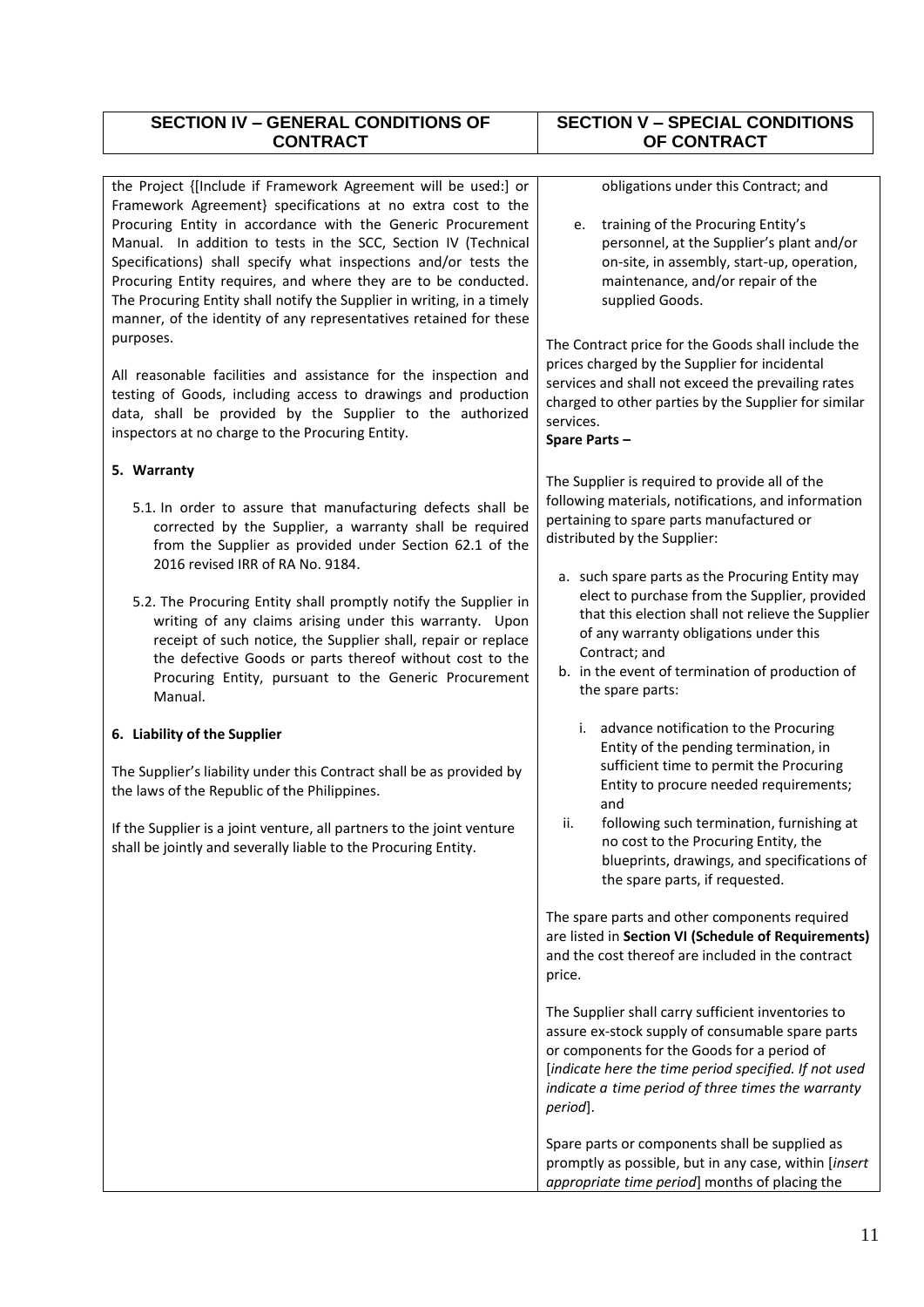### **SECTION IV – GENERAL CONDITIONS OF CONTRACT**

### **SECTION V – SPECIAL CONDITIONS OF CONTRACT**

| order.                                                                                                                                                                                                                                                                                                                                                                                                                                                                                                                                                                                                                                       |
|----------------------------------------------------------------------------------------------------------------------------------------------------------------------------------------------------------------------------------------------------------------------------------------------------------------------------------------------------------------------------------------------------------------------------------------------------------------------------------------------------------------------------------------------------------------------------------------------------------------------------------------------|
| Packaging -                                                                                                                                                                                                                                                                                                                                                                                                                                                                                                                                                                                                                                  |
| The Supplier shall provide such packaging of the<br>Goods as is required to prevent their damage or<br>deterioration during transit to their final<br>destination, as indicated in this Contract.<br><b>The</b><br>packaging shall be sufficient to withstand, without<br>limitation, rough handling during transit and<br>exposure to extreme temperatures, salt and<br>precipitation during transit, and open storage.<br>Packaging case size and weights shall take into<br>consideration, where appropriate, the remoteness<br>of the GOODS' final destination and the absence of<br>heavy handling facilities at all points in transit. |
| The packaging, marking, and documentation within<br>and outside the packages shall comply strictly with<br>such special requirements as shall be expressly<br>provided for in the Contract, including additional<br>requirements, if any, specified below, and in any<br>subsequent instructions ordered by the Procuring<br>Entity.                                                                                                                                                                                                                                                                                                         |
| The outer packaging must be clearly marked on at<br>least four (4) sides as follows:                                                                                                                                                                                                                                                                                                                                                                                                                                                                                                                                                         |
| Name of the Procuring Entity<br>Name of the Supplier<br><b>Contract Description</b><br><b>Final Destination</b><br>Gross weight<br>Any special lifting instructions<br>Any special handling instructions<br>Any relevant HAZCHEM classifications                                                                                                                                                                                                                                                                                                                                                                                             |
| A packaging list identifying the contents and<br>quantities of the package is to be placed on an<br>accessible point of the outer packaging if practical.<br>If not practical the packaging list is to be placed<br>inside the outer packaging but outside the<br>secondary packaging.                                                                                                                                                                                                                                                                                                                                                       |
| Transportation-                                                                                                                                                                                                                                                                                                                                                                                                                                                                                                                                                                                                                              |
| Where the Supplier is required under Contract to<br>deliver the Goods CIF, CIP, or DDP, transport of the<br>Goods to the port of destination or such other<br>named place of destination in the Philippines, as<br>shall be specified in this Contract, shall be arranged<br>and paid for by the Supplier, and the cost thereof<br>shall be included in the Contract Price                                                                                                                                                                                                                                                                   |